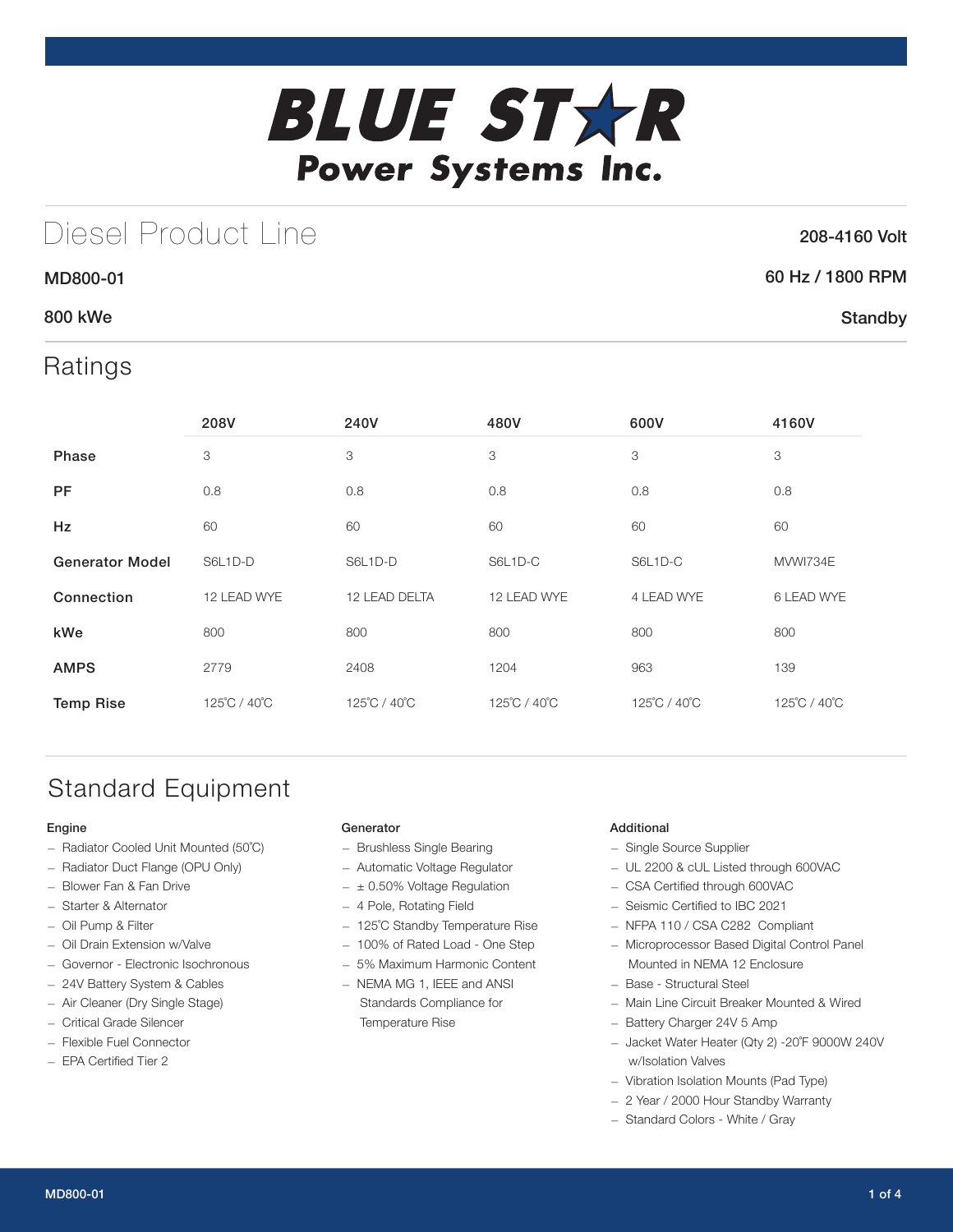### 800 kWe



# Application Data

| Manufacturer:                                                     | Mitsubishi                                                               | Displacement - Cu. In. (lit):        | 2,071 (33.9)                                   |
|-------------------------------------------------------------------|--------------------------------------------------------------------------|--------------------------------------|------------------------------------------------|
| Model:                                                            | S12A2-Y2PTAW-2                                                           | Bore - in. (cm) x Stroke - in. (cm): | $5.91$ (15.0) x 6.30 (16.0)                    |
| Type:                                                             | 4-Cycle                                                                  | Compression Ratio:                   | 15.3:1                                         |
| Aspiration:                                                       | Turbo Charged, H2O/Air Intercooled                                       | Rated RPM:                           | 1800                                           |
| <b>Cylinder Arrangement:</b>                                      | 12 Cylinder Inline                                                       | Max HP Stby (kWm):                   | 1,207 (900)                                    |
|                                                                   |                                                                          |                                      |                                                |
| <b>Exhaust System</b>                                             |                                                                          |                                      | Standby                                        |
| Gas Temp. (Stack): °F (°C)                                        |                                                                          |                                      | 883 (473)                                      |
| Gas Volume at Stack Temp: CFM (m <sup>3</sup> /min)               |                                                                          |                                      | 8,192 (232)                                    |
| Maximum Allowable Exhaust Restriction: in. H2O (kPa)              |                                                                          |                                      | 23.6 (5.90)                                    |
| <b>Cooling System</b>                                             |                                                                          |                                      |                                                |
| Ambient Capacity of Radiator: °F (°C)                             |                                                                          |                                      | 122 (50.0)                                     |
|                                                                   | Maximum Allowable Static Pressure on Rad. Exhaust: in. H2O (kPa)         |                                      | 0.50(0.12)                                     |
| Jacket Water Pump Flow Rate: GPM (lit/min)                        |                                                                          |                                      | 291 (1,102)                                    |
| Intercooler Pump Flow Rate: GPM (lit/min)                         |                                                                          |                                      | 124 (470)                                      |
| Heat Rejection to Jacket Coolant: BTUM (kW)                       |                                                                          |                                      | 20,418 (357)                                   |
| Heat Rejection to Intercooler: BTUM (kW)                          |                                                                          |                                      | 16,043 (281)                                   |
| Heat Radiated to Ambient: BTUM (kW)                               |                                                                          |                                      | 16,295 (285)                                   |
| <b>Air Requirements</b>                                           |                                                                          |                                      |                                                |
| Aspirating: CFM (m <sup>3</sup> /min)                             |                                                                          |                                      | 3,107 (87.9)                                   |
| Air Flow Required for Rad. Cooled Unit: CFM (m <sup>3</sup> /min) |                                                                          |                                      | 37,314 (1,056)                                 |
|                                                                   | Air Flow Required for Heat Exchanger/Rem. Rad. CFM (m <sup>3</sup> /min) |                                      | Consult Factory For Remote Cooled Applications |
| <b>Fuel Consumption</b>                                           |                                                                          |                                      |                                                |
| At 100% of Power Rating: gal/hr (lit/hr)                          |                                                                          |                                      | 67.4 (255)                                     |
| At 75% of Power Rating: gal/hr (lit/hr)                           |                                                                          |                                      | 46.1 (175)                                     |
| At 50% of Power Rating: gal/hr (lit/hr)                           |                                                                          |                                      | 31.3 (119)                                     |
| <b>Fluids Capacity</b>                                            |                                                                          |                                      |                                                |
| Total Oil System: gal (lit)                                       |                                                                          |                                      | 31.7 (120)                                     |
| Engine Jacket Water Capacity: gal (lit)                           |                                                                          |                                      | 26.4 (100)                                     |
| System Coolant Capacity: gal (lit)                                |                                                                          |                                      | 107.3 (406)                                    |

Deration Factors: Rated Power is available up to 3280 ft (1000 m) at ambient temperatures to 104°F (40°C). Consult factory for site conditions above these parameters.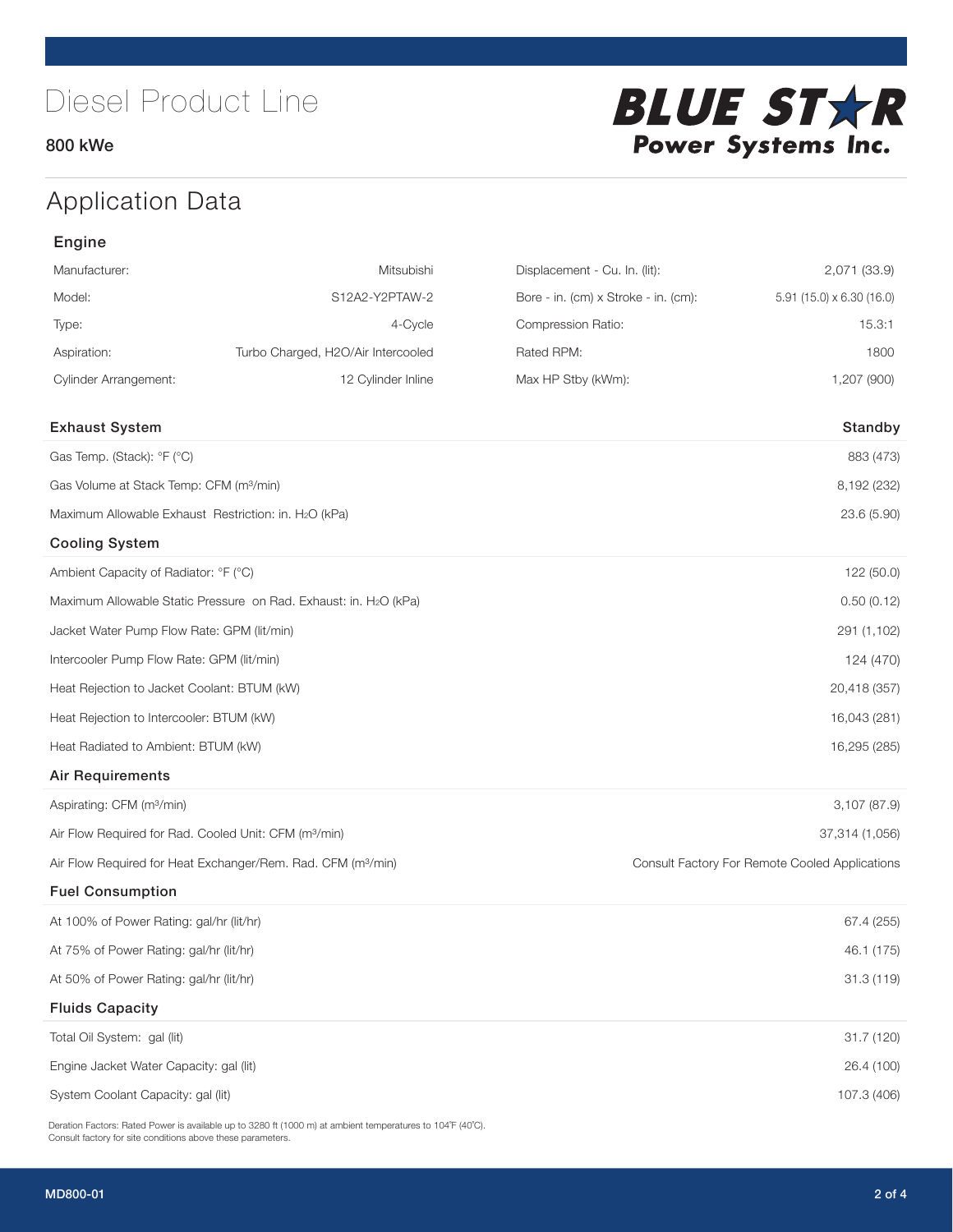# Diesel Product Line

### 800 kWe



## DCP7310 Control Panel

#### Standard Features

- Digital Metering
- Engine Parameters
- Generator Protection Functions
- Engine Protection
- CAN Bus (J1939) ECU Communications
- Windows-Based Software
- Multilingual Capability
- Remote Communications to DSE2548 Remote Annunciator
- 8 Programmable Contact Inputs
- 10 Contact Outputs
- RS485 Communicator Interface
- cULus Listed, CE Approved
- Event Recording
- IP 65 rating (with supplied gasket) offers increased resistance to water ingress
- NFPA 110 Level 1 Compatible

# Weights / Dimensions / Sound Data

|            | L x W x H                     | <b>Weight lbs</b> |
|------------|-------------------------------|-------------------|
| <b>OPU</b> | $210 \times 96 \times 98$ in  | 18,750            |
| Level 1    | 210 x 96 x 108 in             | 21,200            |
| Level 2    | $210 \times 96 \times 108$ in | 21.325            |
| Level 3    | 285 x 96 x 108 in             | 22,600            |
|            |                               |                   |

Please allow 6-12 inches for height of exhaust stack.

|            | No Load | Full Load |
|------------|---------|-----------|
| <b>OPU</b> | 86 dBA  | 88 dBA    |
| Level 1    | 80 dBA  | 83 dBA    |
| Level 2    | 78 dBA  | ARD 08    |
| Level 3    | 74 dBA  | 76 dBA    |



STOP MANUAL OPTION AUTO ALARM START

[AUTO]

**BLUE STAR** Power Systems Inc.

Manual Mode Button and Indicator Nutricus Council Council Council Council Alarm Mute & Lamp Test Button Manual Mode Button and Indicator Configurable Button -  $\Box$  Auto Mode Button and Indicator

DIGITAL CONTROL PANEL

Module Display  $\Box$ 

 $\bullet$  $\bullet$  $\bullet$ 

 $\circledcirc$ 

Menu Navigation

Open Generator (Manual Mode Only)

Generator Breaker LED

Stop / Reset Mode Button and Indicator

 $\bullet$   $\circ$   $\bullet$ 

 $\sigma$ 

 $\mathbf{r}$ 

Close Generator (Manual Mode Only)

Generator Available LED

- Start Button

 $\blacksquare$